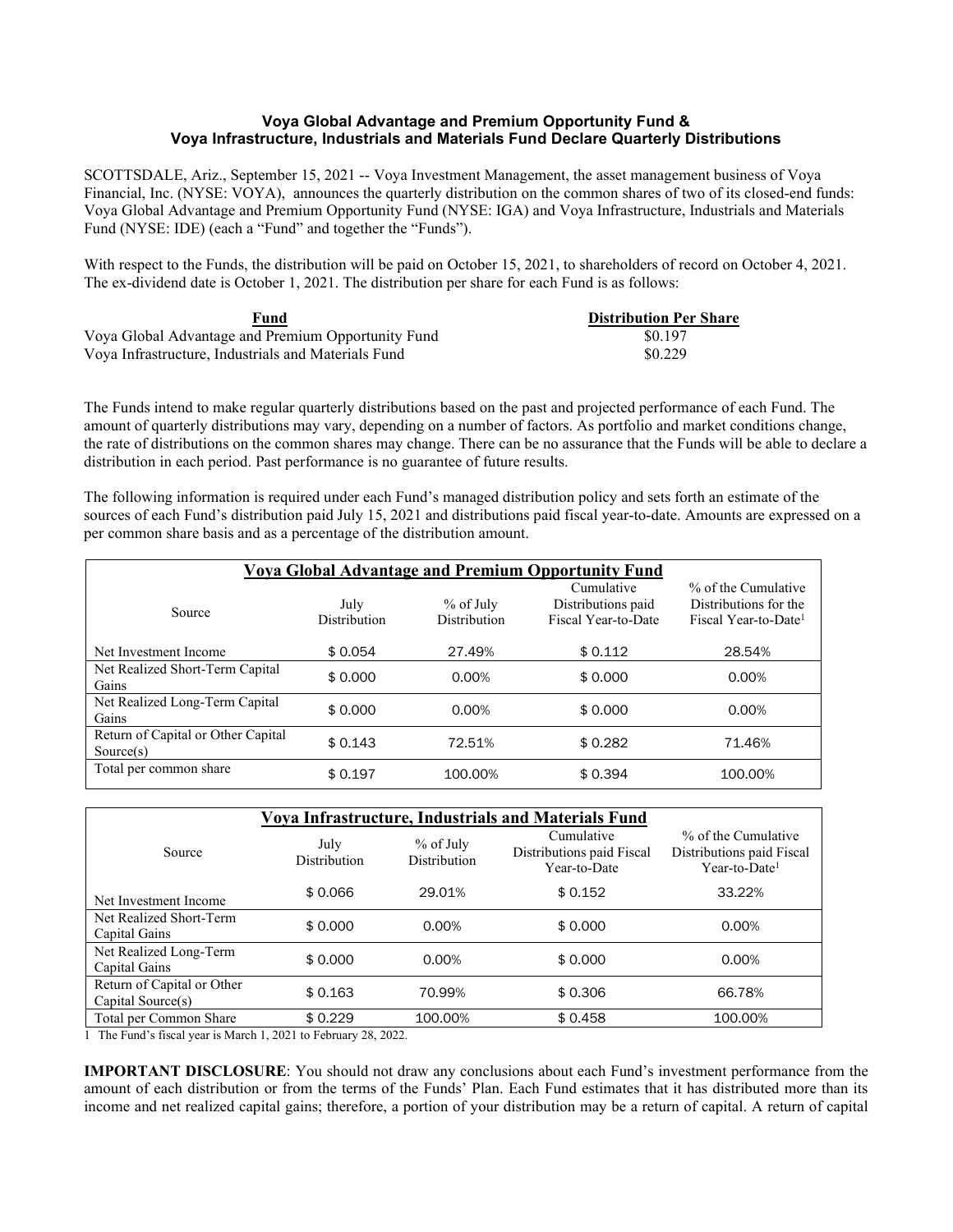may occur, for example, when some or all of the money that you invested in the Funds is paid back to you. A return of capital distribution does not necessarily reflect each Fund's investment performance and should not be confused with 'yield' or 'income.' The amounts and sources of distributions reported in this Section 19(a) Notice are only estimates and are not being provided for tax reporting purposes. The actual amounts and sources of the amounts for tax reporting purposes will depend upon each Fund's investment experience during the remainder of its fiscal year and may be subject to changes based on tax regulations. Each Fund will send you a Form 1099-DIV for the calendar year that will tell you how to report these distributions for federal income tax purposes.

Set forth in the tables below is information relating to each Fund's performance based on its net asset value (NAV) for certain periods.

## Voya Global Advantage and Premium Opportunity Fund

| Average annual total return at NAV for the five year period ended on June 30, 2021 <sup>1</sup>          | 8.51%  |
|----------------------------------------------------------------------------------------------------------|--------|
| Annualized current distribution rate expressed as a percentage of NAV as of June 30, 2021 <sup>2</sup>   | 7.37%  |
| Cumulative total return at NAV for the fiscal year through June 30, 2021 <sup>3</sup>                    | 10.32% |
| Cumulative fiscal year to date distribution rate as a percentage of NAV as of June 30, 2021 <sup>4</sup> | 1.84%  |

#### Voya Infrastructure, Industrials and Materials Fund

| Average annual total return at NAV for the five year period ended on June 30, 2021 <sup>1</sup>          | 8.47% |
|----------------------------------------------------------------------------------------------------------|-------|
| Annualized current distribution rate expressed as a percentage of NAV as of June 30, 2021 <sup>2</sup>   | 6.95% |
| Cumulative total return at NAV for the fiscal year through June 30, 2021 <sup>3</sup>                    | 9.30% |
| Cumulative fiscal year-to-date distribution rate as a percentage of NAV as of June 30, 2021 <sup>4</sup> | 1.74% |

1 Average annual total return at NAV represents the compound average of the annual NAV total returns of the Fund for the five year period ended on June 30, 2021.

2 The annualized current distribution rate is the cumulative distribution rate annualized as a percentage of the Fund's NAV as of June 30, 2021.

3 Cumulative total return at NAV is the percentage change in the Fund's NAV for the period from the beginning of its fiscal year to June 30, 2021 including distributions paid and assuming reinvestment of those distributions.

4 Cumulative fiscal year distribution rate for the period from the year-to-date period as a percentage of the Fund's NAV as of June 30, 2021.

### **Past performance is no guarantee of future results. The performance quoted represents past performance. Investment return and principal value of an investment will fluctuate, and shares, when redeemed, may be worth more or less than their original cost. Current performance may be lower or higher than the performance data quoted.**

Shares of closed-end funds often trade at a discount from their net asset value. The market price of Fund shares may vary from net asset value based on factors affecting the supply and demand for shares, such as Fund distribution rates relative to similar investments, investors' expectations for future distribution changes, the clarity of the Fund's investment strategy and future return expectations, and investors' confidence in the underlying markets in which the Fund invests. Fund shares are subject to investment risk, including possible loss of principal invested. No Fund is a complete investment program and you may lose money investing in a Fund. An investment in a Fund may not be appropriate for all investors. Before investing, prospective investors should consider carefully the Fund's investment objective, risks, charges and expenses.

Certain statements made on behalf of the Fund in this release are forward-looking statements. The Fund's actual future results may differ significantly from those anticipated in any forward-looking statements due to numerous factors, including but not limited to a decline in value in equity markets in general or the Fund's investments specifically. Neither the Fund nor Voya Investment Management undertake any responsibility to update publicly or revise any forward-looking statement.

This information should not be used as a basis for legal and/or tax advice. In any specific case, the parties involved should seek the guidance and advice of their own legal and tax counsel.

# **About Voya® Investment Management**

A leading, active asset management firm, Voya Investment Management manages, as of June 30, 2021, over \$253 billion for affiliated and external institutions as well as individual investors. With more than 40 years of history in asset management, Voya Investment Management has the experience and resources to provide clients with investment solutions with an emphasis on equities, fixed income, and multi-asset strategies and solutions. Voya Investment Management was named in 2015, 2016, 2017, 2018, 2019 and 2020 as a "Best Places to Work" by Pensions and Investments magazine. For more